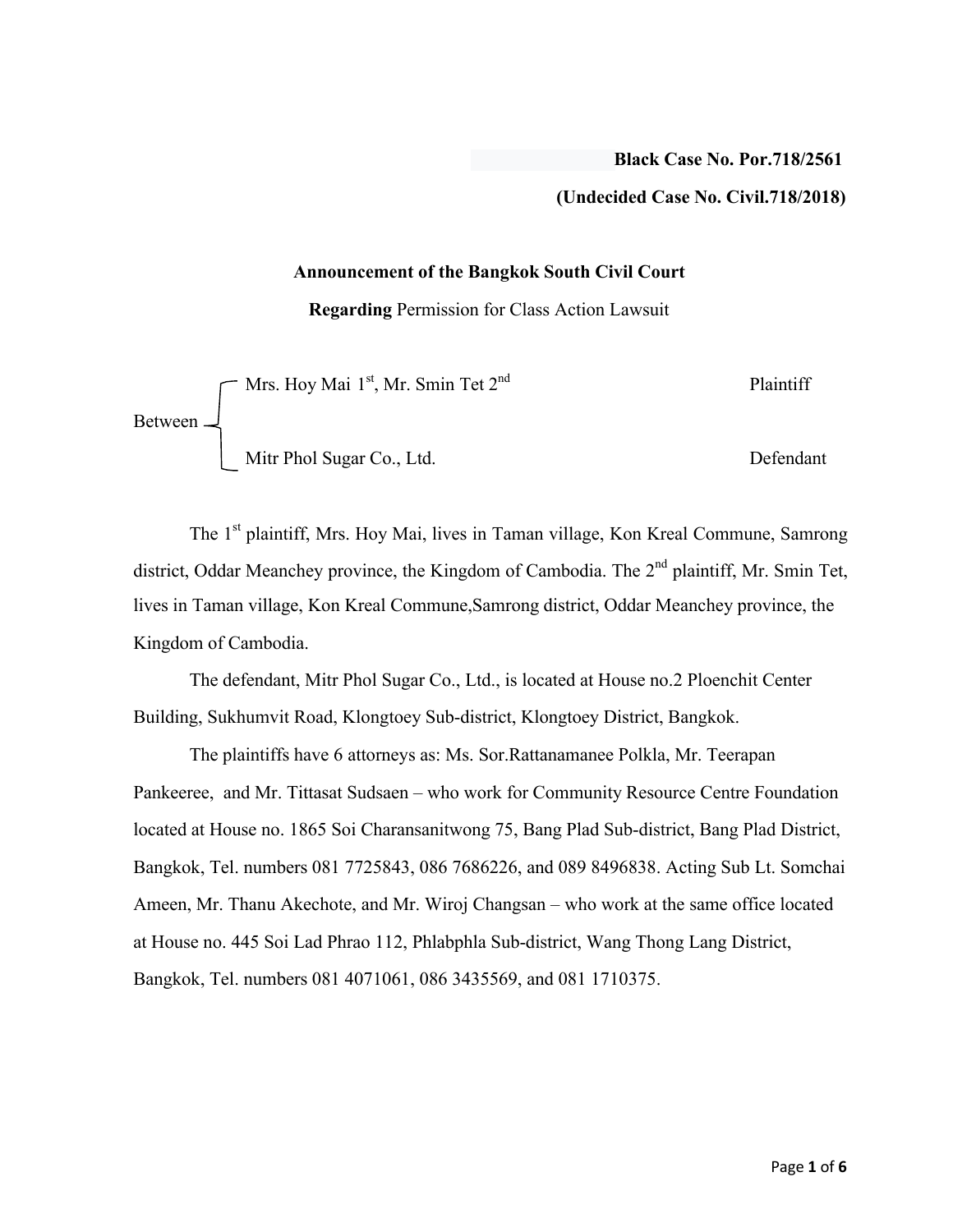#### **Summary of plaint and group characteristics**

In this case, both plaintiffs have filed a lawsuit against the defendant on the grounds that both plaintiffs and class members who share common characteristics as: 1) are residents of communities in Bos village, O'Bat Moan village, Taman village, Trapain Veng village, Ktum village of Kon Kreal Commune, Samrong District, Oddar Meanchey Province, Cambodia, and had farmland or residences in the area of Economic Land Concession (ELCs) held by Angkor Sugar Co., Ltd. before 2008; and

2) are individuals or families whose human and environmental rights, life, body, and properties have been violated, as a result of operations in Economic Land Concession (ELC) areas by Angkor Sugar Co., Ltd., a representative of Mitr Phol Sugar Co., Ltd. the defendant, which operated in Cambodia in 2008 – 2015, causing damage to the individuals and families, including loss of houses, loss of farmland, damage to properties, loss of opportunity to make use of community forests, and being assaulted causing physical and mental harms.

Both plaintiffs and class members are a group of individuals who have the same rights, as they are directly affected by the violations against their human and environmental rights as a result of offenses against the domestic laws of Cambodia and Thailand, both criminal law and civil law, involving a civil liability in connection with criminal cases. This is the liability of Mitr Phol Sugar Company Limited (Defendant) as the principal which must be held responsible for the actions of Angkor Sugar Co., Ltd., the defendant's agent operating in Cambodia.

Both plaintiffs demand the defendant to pay compensation to the  $1<sup>st</sup>$  plaintiff in an amount of 4,042,604 baht, and to the  $2<sup>nd</sup>$  plaintiff in an amount of 1,802,600 baht, with 7.5 percent interest per year from the date of filing the lawsuit. And the defendant shall pay compensation to the class members based on the following criteria and method of calculation, with 7.5 percent interest per year of the amount to which each person is entitled, from the date of filing the lawsuit onwards until the defendant has completed the payment: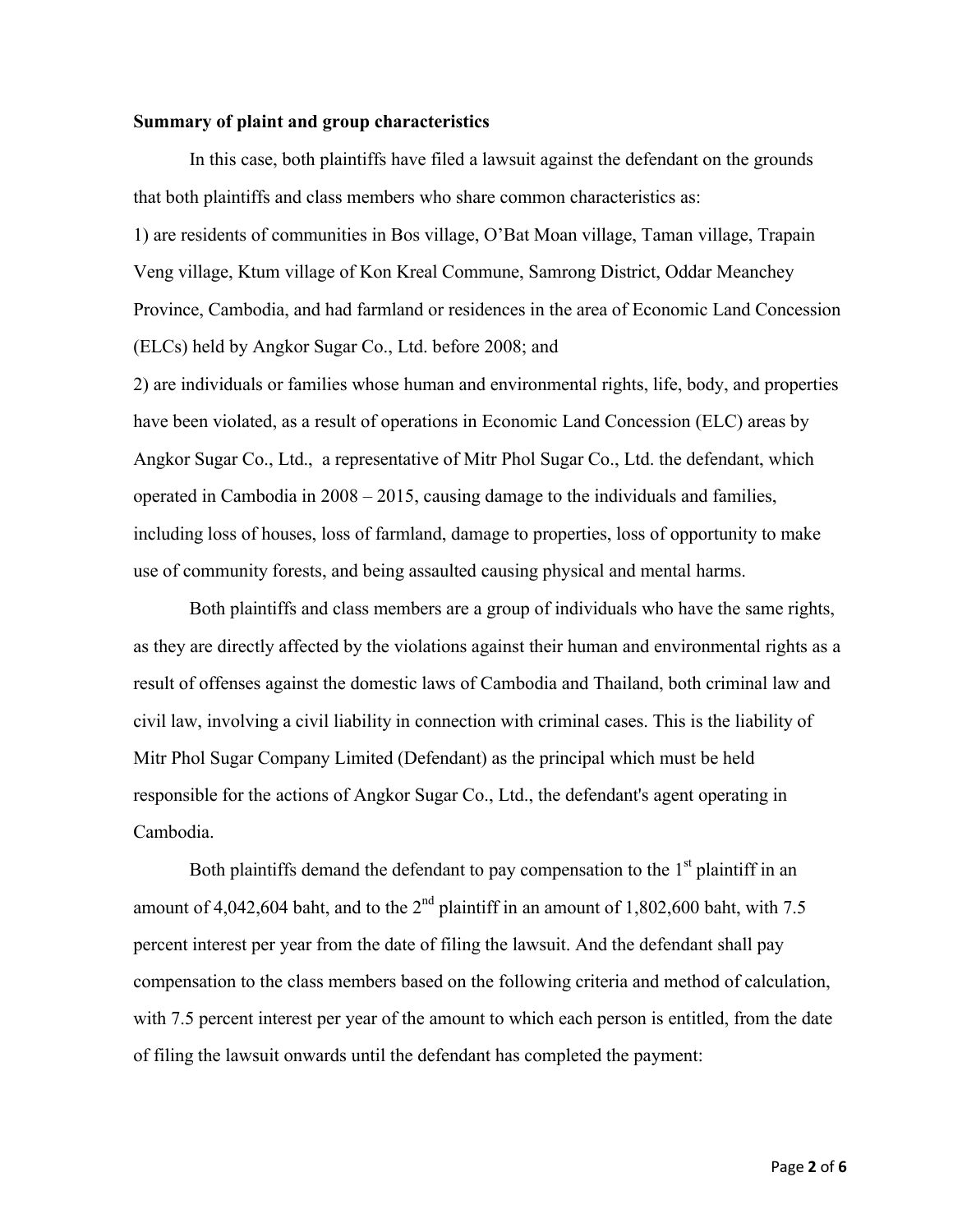1. Medical expenses and related expenses

Class members who were injured and hospitalized during 2008 - 2015 shall receive travel expenses to the hospital, medication cost and medical expenses in an amount of 100,000 baht per person

2. Health deterioration caused by physical and mental sufferings

Class members whose health has deteriorated, having to recuperate, feeling anxious and distressed from the loss of rights to land during 2008 – 2015, shall receive compensation in an amount of 500,000 baht per person

3. Damage to property (for the head of family)

3.1 Loss of rice fields (paddy fields)

Class members, who are heads of family, in Bos village, O'Bat Moan village,

Taman village, Trapain Veng village, and Ktum village, and who lost their family farmland during 2008–2015, shall receive compensation based on the size of the lost land at the rate of 930 baht per *rai* for 8 years, totaling 7,440 baht per *rai*

3.2 Loss of rice yield and lack of income from selling rice

Class members, who are heads of family in Bos village, O'Bat Moan village, Taman village, Trapain Veng village, and Ktum village, and who lost their rice yield and income from selling rice during 2008–2015, shall receive compensation for the lack of income at the rate of 1,500 baht per *rai* for 8 years, totaling 12,000 baht per *rai*

3.3 Loss of land, houses and other buildings

Class members, who are heads of family in Bos village, Ktum village, Taman village, Trapain Veng village, and O'Bat Moan village, and who lost land, houses and fences during 2008–2015, shall receive compensation for the loss of land and houses in an amount of 200,000 baht per family, and for the loss of fences at the rate of 44 baht per post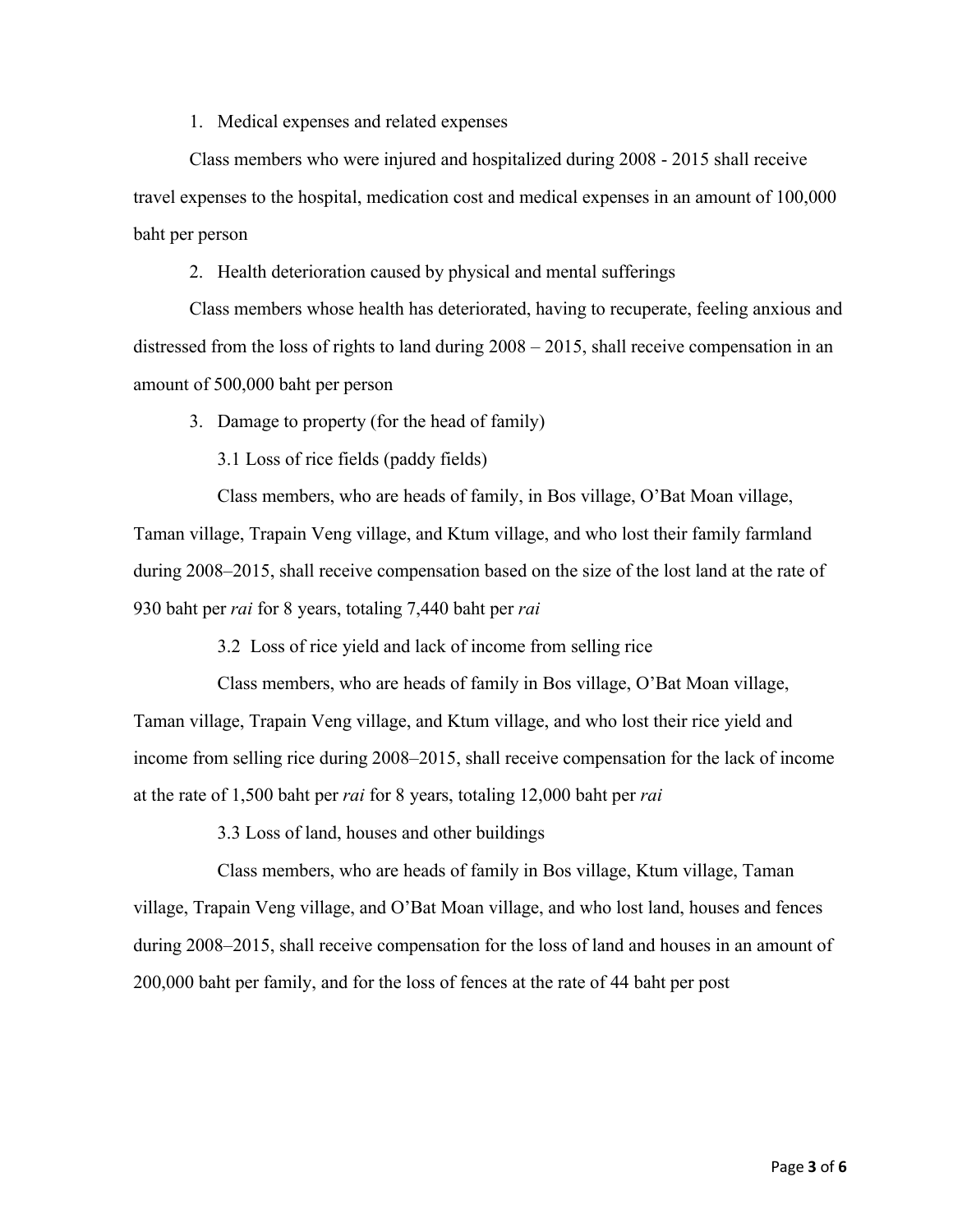3.4 Loss of materials, equipment, utensils in the house and tools in the field

Class members, who are heads of family in Bos village, Ktum village, Taman village, Trapain Veng village, and O'Bat Moan village, and who lost other assets during 2008– 2015, shall receive compensation in an amount of 8,500 baht per family

3.5 Loss of livestock:

Class members, who are heads of family in Bos village, Ktum village, Taman village, Trapain Veng village, and O'Bat Moan village, and who lost their livestock during 2008–2015, shall receive compensation in an amount of 10,000 baht per family

4. Damages for other rights

4.1 Loss of children's rights to education

Class members, who are heads of family in Bos village, Ktum village, Taman village, Trapain Veng village, and O'Bat Moan village, and whose children lost the opportunity to receive education as normal during 2008–2015, shall receive compensation in an amount of 50,000 baht per child per family

4.2 Loss of access to forest and water resources

Class members, who are heads of family in Bos village, O'Bat Moan village, Taman village, Trapain Veng village, and Ktum village, and who lost income from gathering wild products during 2008–2015, shall receive compensation for the lost income in an amount of 18,500 baht per family for 8 years, totaling 148,000 baht, and also for the lack of benefit from using natural water sources in an amount of 17,000 baht for 8 years, totalling 136,000 baht

4.3 Violations of human rights and environmental rights

4.3.1 Class members, who are heads of family in Bos village, Ktum village, Taman village, Trapain Veng village, and O'Bat Moan village, and whose houses were burned down, deprived of the opportunity to live up to their own will and to live in their house and land during 2008-2015, shall receive compensation for the violation of human rights in an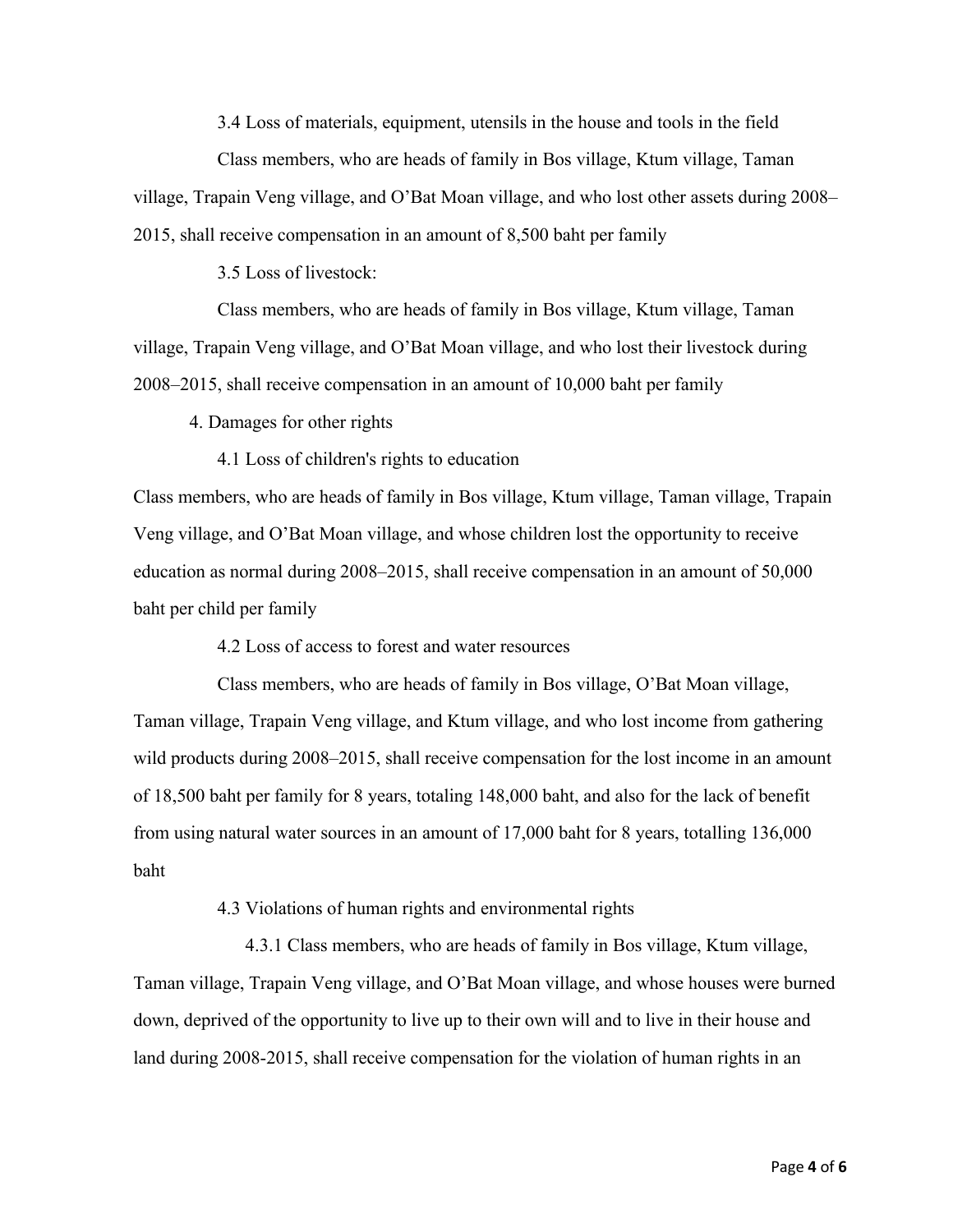amount of 1,000,000 baht per family and also for the violation of their rights to live in a good environment for another 100,000 baht per family

4.3.2 Class members, who are heads of family in Bos village, Taman village, Trapain Veng village, and Ktum village, and who were forced to leave their farmland during 2008–2015, shall receive compensation for the violation of human rights in an amount of 500,000 baht per family and also for the violation of their rights to live in a good environment for another 100,000 baht per family

5. The defendant shall pay the (court) fees and expenses for both plaintiffs, and court shall set the reward at the highest rate for the class lawyers

### **Court order**

Therefore, this notice is to inform class members that the Appeals Court issued an order to permit class action lawsuit on 16 March 2020, and the Bangkok South Civil Court read the appeal order on 31 July 2020, and arrange an appointment with both party to set the guideline for procedure on 3 May 2021 at 09.00a.m.

### **Rights of class members**

Class members, who have not left the group, have the following rights:

- 1) To attend the hearing;
- 2) To request the court to order that both plaintiffs do not qualify as stakeholders or are not eligible to be class members;
- 3) To request to inspect the entire or part of documents or to make copies of those documents in the plaint;
- 4) To replace the group's lawyers with new ones if the court finds that the plaintiffs' attorneys cannot adequately proceed to protect the rights of the group, or in the event that the plaintiffs' attorneys have withdrawn from the class action;